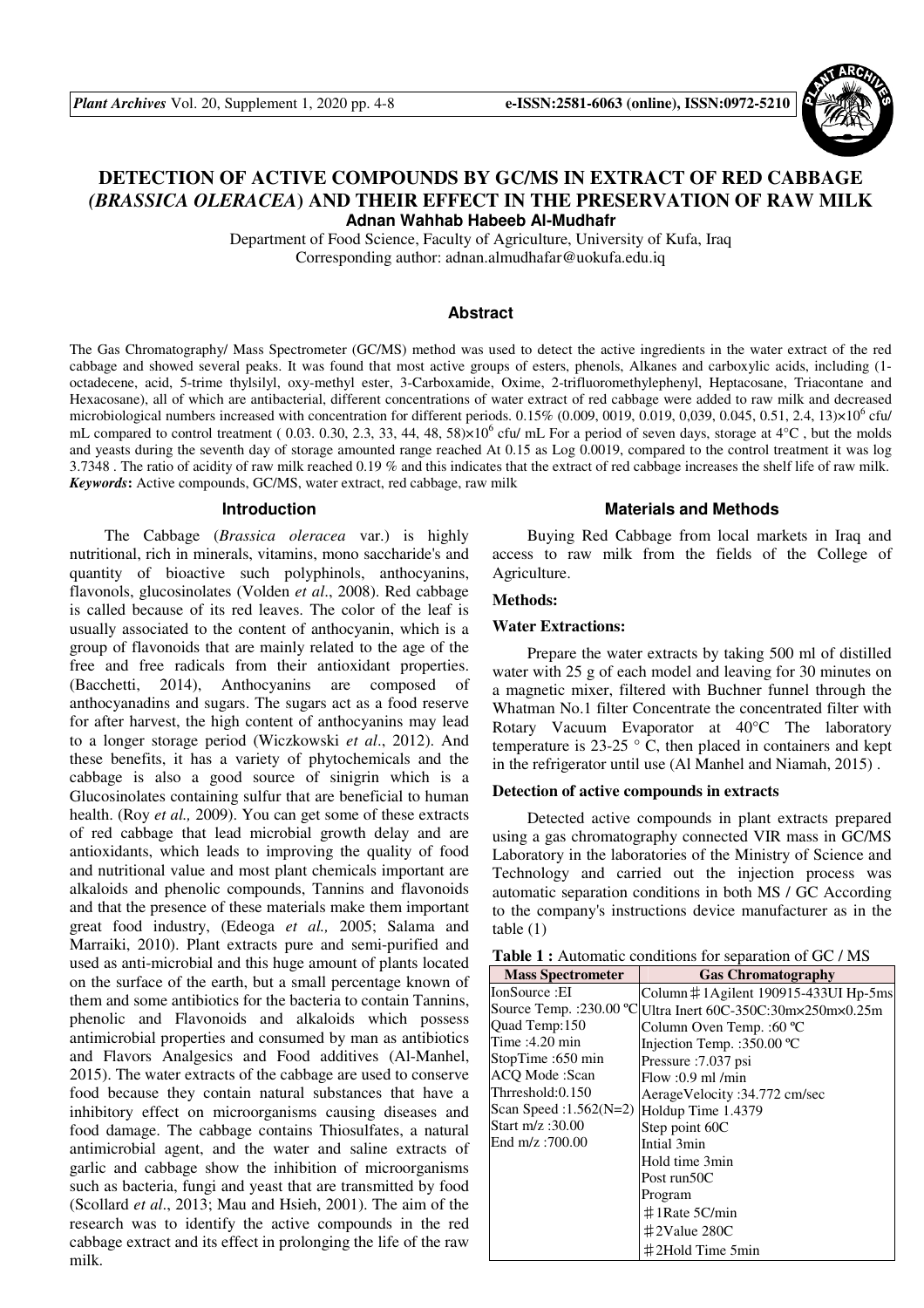# **Microbiological examinations**

## **1. Estimate total number of bacteria Total count**:

- **Central Nutrient Nutrient Agar :** Use the supplied medium from Himedia company and attend according to the instructions of the processed company and use the mean to estimate the total number of bacteria Total Bacterial count.
- **Nutrient Broth :** Use the supplied medium from Himedia and attend as instructed by the processed company and use the medium to reactivate the isolates during studyy.
- **Method of counting :** The method of counting count was used in (APHA 1978).

### **2. Estimation of the total number of yeasts and Molds**

- **Central Dextrose Potato PD A :** Use the supplied medium from Himedia and attend as instructed by the processed company and use the medium to estimate the total number of yeast and yeast.
- **Total number of yeasts and molds Yeasts and Molds :** Followed the method contained in the (APHA, 1978)
- **Estimate the total number of colon coliforms :**
- **Central MacConkey Agar :** Use the supplied medium from Himedia and attend as instructed by the processed company. Use the medium to estimate the numbers of the colon.
- **Total colon bacteria :** The method used in (APHA ,1978) was followed except using the MacConkey Agar medium

#### **Statistical analysis**

Complete Randomized Design (CRD) was used to analyze all the studied factors as statistically analyzed. These factors were tested using a least significant difference (L.S.D.) at a probability level of 0.05 using Genstat. Preserving the raw milk using red extract (GEN STAT, 2009).

### **Results and Discussion**

### **Active compounds in red cabbage extract**

The results of the analysis and diagnosis of the active compounds in the GC/MS extract in Table (2) show the appearance of 15 active compounds main The results showed

phenols, Most of these active groups were of esters, phenols, alkanes, alkyl halides, aldehydes, carboxylic acids, aromatic compounds, nitrite and amines. E-15-heptadecenal showed a molecular weight of 252.442 Da. and 1-octadecene in the top 1 concentration of 10.38% Microbial oxidation and antimicrobial In the pharmaceutical industry, 1H-Indole-3 acetic acid, 5-trime thylsilyl (oxy-methyl ester) appeared at top 2 and 0.88% concentration, acetic andol acid, which regulates plant growth and is present with growth-regulating hormones and catalase enzyme Octadecenoic acid methyl ester, which is the acidic acid, is noted for industrial and food applications. The Pyridine-3-Carboxamide, Oxime, 2 trifluoromethylephenyl is found in the top 4 concentration of 0.40%, an aromatic compound that coexists with antioxidant, anti-bacterial and inflammatory enzymes and enters the pharmaceutical and anti-wrinkle industries For oxidation, heptacosane, Triacontane and Hexacosane compounds appeared in the vertices (5, 6, 7) Acetate is an antibiotic and antimicrobial used in industrial applications. The top 8 contains Hexadecanoic acid, 2-oxo, methyl ester, which is used as a cosmetic preparation and is used as a food additive to improve myristic acid vinyl ester and myristic acid, 3,4 dichlorophenyl ester, esters of saturated fatty acid associated with antioxidant membranes used in the production of plasticizers and food packaging (9, 10), 23.35 %. concentration, and Xyloidone at the top 11, with a concentration of 29.58%, antibiotic and antibacterial. Pharmaceutical, and compound applications Phosphonic acid, methyl-bis (trim ethylsilyl) ester, an antiviral phosphoric acid used in the pharmaceutical industry. Its molecular weight is 240.38 Dalton. The compound that appeared at the top 13 is hexadecane-1,2-diol. The concentration of 4.74% is used in the pharmaceutical industry. The cyclohexane, 1,2-dimethyl-3 -pentyl4-propyl, an organic compound derived from the oxidation of selenium dioxide, is used in the pharmaceutical industry. The top 15 Heptacosyl acetate compound acetate is an anti-cause of pain molecular weight 438.77Da. These results were agreed with (Farag *et al*., 2010) when separating sulfur compounds and antioxidant compounds And anti-cancer of the Crusader family represented by the green faith and the red curse These results were agreed with (Cacciola *et al*., 2016) when segregating fatty acids and flavonoids from immunity and the results were not fully consistent with ( Hou *et al*., 2016)

| <b>Chemical composition</b> | Name of compound                                                 | Code of<br><b>Detention</b> | No. |
|-----------------------------|------------------------------------------------------------------|-----------------------------|-----|
|                             | E-15-Heptadecenal                                                | 9-97-1000130                |     |
| OCH <sub>3</sub>            | H-Indole-3-acetic acid, 5-(trime thylsilyl)<br>oxy-methyl ester1 | 0-35-072101                 | 2   |
|                             | Octadecenoic acid methyl ester E8                                | 7-50-026528                 | 3   |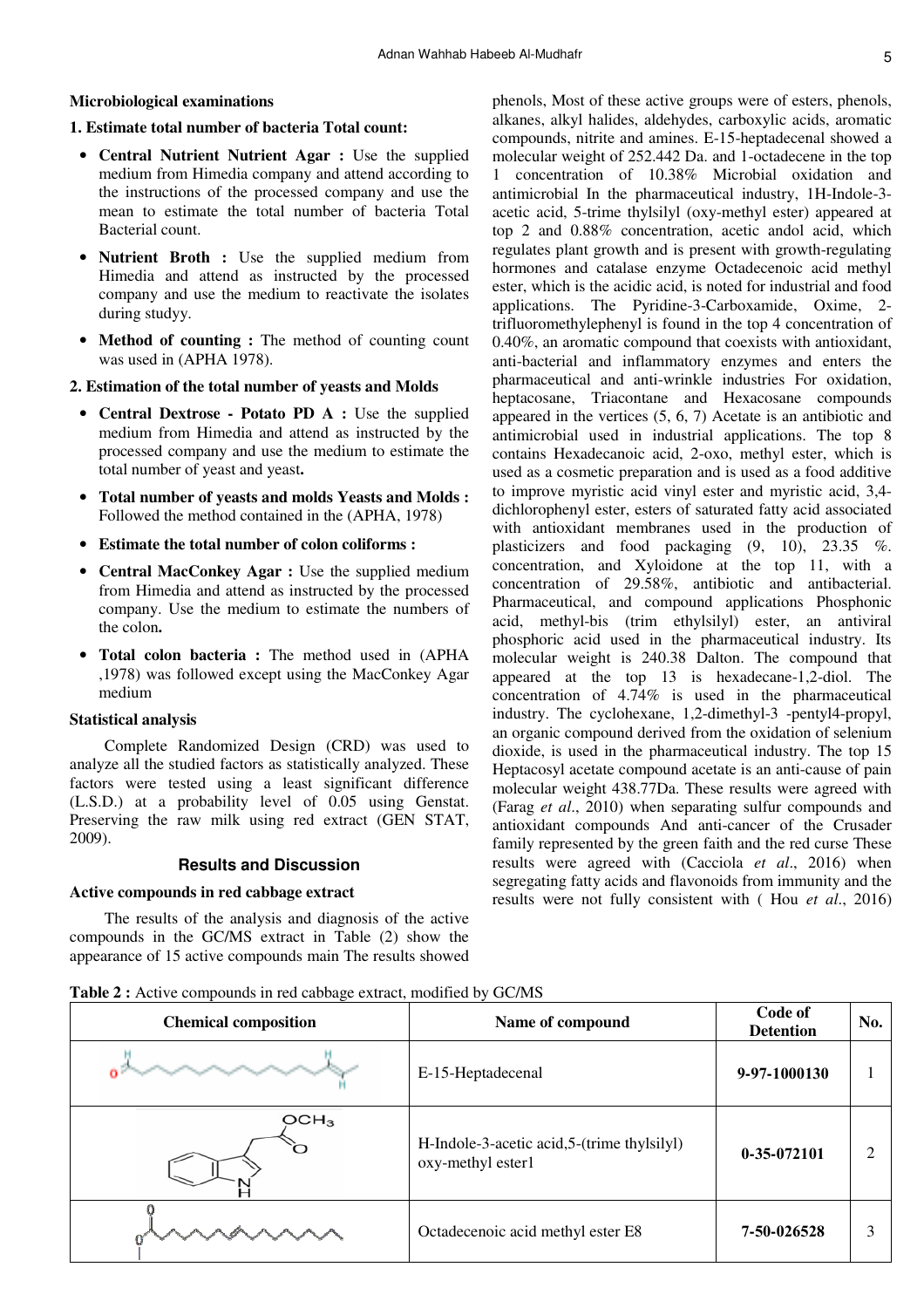| OН   | Pyridine-3-Carboxamide, Oxime, 2-<br>trifluoromethylephen yl | 7-53-288246  | $\overline{4}$ |
|------|--------------------------------------------------------------|--------------|----------------|
|      | Heptacosane                                                  | 7-49-000593  | 5              |
|      | Triacontane                                                  | 6-68-000638  | 6              |
|      | Hexacosane                                                   | 3-01-000630  | $\tau$         |
| H, C | Hexadecanoic acid ,2-oxo-, methyl ester                      | 1-30-055836  | 8              |
|      | Myristic acid vinyl ester                                    | 6-91-005809  | 9              |
|      | Myristic acid ,3,4-dichlorophenyl ester                      | 93-1000357   | 10             |
|      | Xyloidone                                                    | 4-92-015297  | 11             |
|      | Phosphonic acid, methyl-bis(trim<br>ethylsilyl)ester         | 9-83-018279  | 12             |
|      | Hexadecane, 1-iodo                                           | 4-77-000544  | 13             |
|      | Cyclohexane, 1, 2-dimethyl-3-pentyl4-propyl                  | 4-17-062376  | 14             |
|      | Heptacosyl acetate                                           | 2-78-1000351 | 15             |

### **Total count of microorganisms**

Table (3) shows the total number of microorganisms of raw milk treated with cabbage extract. The results of the milk treated with the extract were 0.05% (0.03, 0.022, 0.049, 0.28, 2.3, 34, 52)  $\times 10^6$  cfu/ml and for periods (5 hours)-1, 2, 3, 4, 5, 6, 7 days), while the number of microbiological milestones was 0.1% (0.012-0.021, 0.021, 0.045, 0.146, 0.32, 31, 44)  $\times$ 10<sup>6</sup> cfu / ml and the milk treated at 0.15% 0.009, 0.019, 0.019, 0.4, 13)  $\times 10^6$  cfu/ml. The comparison treatment was the number of microorganisms (0.035, 0.3, 0.53, 2.3, 33, 44, 48, 58)  $\times$  10<sup>6</sup> cfu/ml. Significant differences were observed P < 0.05 between the treatments. Because the microbial content in the process of conserving raw milk varies according to different concentrations. The ability of extracts to preserve due to their inhibited ability of microorganisms because they contain antioxidants such as phenols and each active material When using extract of leave plants that in the conservation of milk reduced the total number of microorganisms (Yemane *et al*., 2016; Nyati, 2017).

#### **Yeasts and molds Number**

Shows (Table 4) The number of yeasts and molds in milk treatment models with different concentrations (0.05, 0.1, 0.15%) of the extract of red cabbage yeasts and molds did not appear in the milk laboratory models of these concentrations throughout the storage period while the preparation of yeasts and molds in comparison milk samples, The yeast and mold prepared by log (0.0019, 0.2521, 2.2932, 3.7348) when storage 7 days and through this we note the ability of the extract to inhibit the action of yeast and mold in the raw milk treated with different concentrations due to the high inhibitory efficiency towards yeast and mold as reported (Ay and Bostan, 2017).

#### **Corrective acidity**

It is noted from Table (5) that the average corrective acidity in the first few hours after adding the concentrations of the red milk extract to the cooled milk was within the acceptable limits (0.14-0.17)% while acidity developed after the third day of the control sample and reached 0.187%, and the acidity of the added milk sample was 0.05% of the red cabbage extract on the fourth day at 0.187. The acidity was also developed after the fifth day of the treatment at a concentration of 0.1% percentage of acidity at 0.186%. The acidity of the treatment was 0.185% the higher the concentration, the less acidity over time, and the significant differences (0.05) between the treatments. The high acidity is due to the high percentage of microorganisms that consume lactose sugar and its conversion to lactic acid, so the use of plant extracts reduces the proportion of microorganisms and thus decreases acidity (Yemane *et al.,* 2016).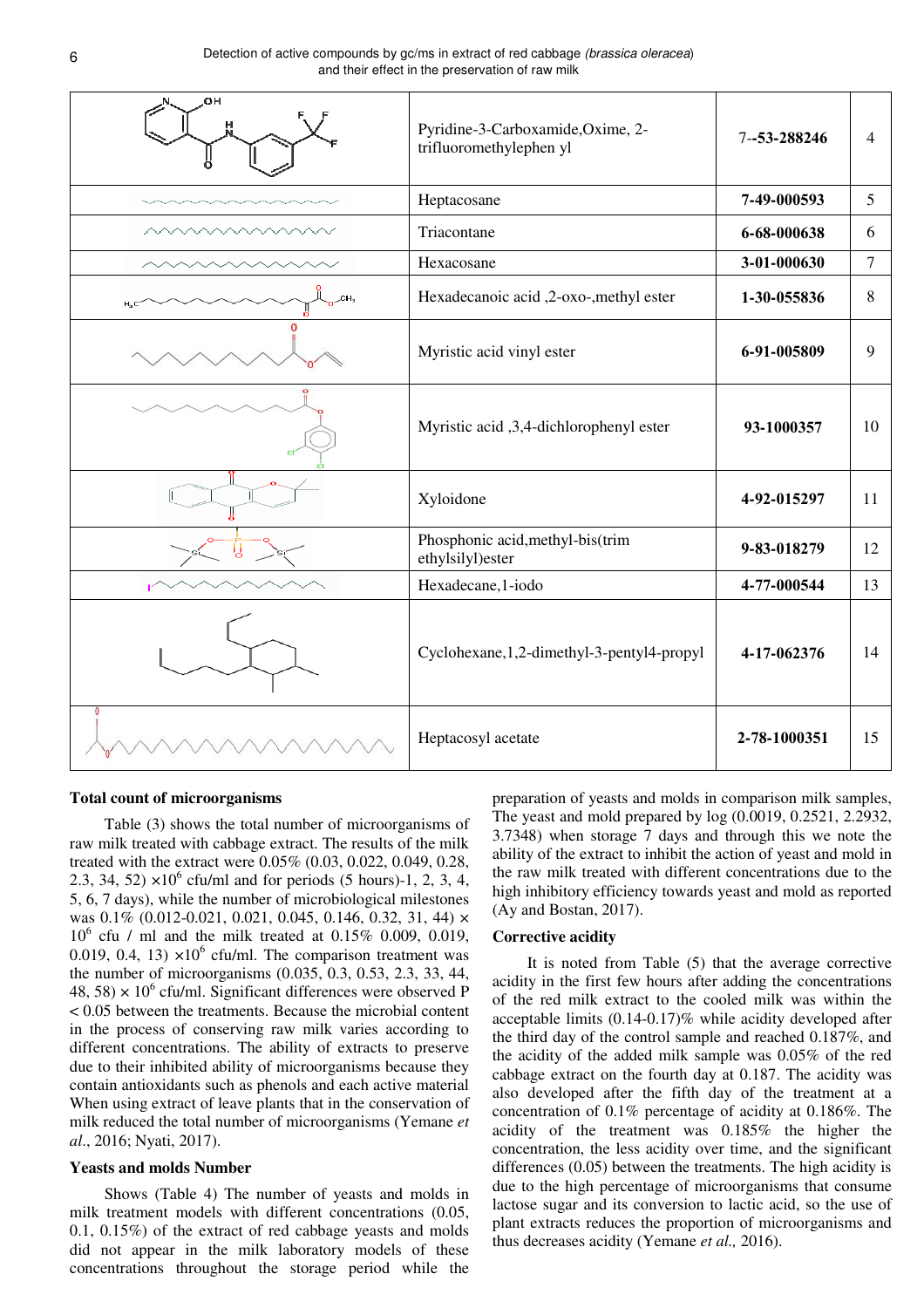| <b>Time</b> | Concentrate % |       |       |         |
|-------------|---------------|-------|-------|---------|
| Day         | 0.05          | 0.1   | 0.15  | Control |
| 5 hour      | 0.03          | 0.012 | 0.009 | 0.035   |
|             | 0.022         | 0.021 | 0.019 | 0.3     |
| ◠           | 0.032         | 0.021 | 0.019 | 0.53    |
|             | 0.049         | 0.045 | 0.039 | 2.3     |
|             | 0.28          | 0.146 | 0.045 | 33      |
|             | 2.3           | 0.32  | 0.051 | 44      |
| n           | 34            | 31    | 2.4   | 48      |
| −           | 52            | 44    | 13    | 58      |
|             | $\sim$        | h     | a     |         |

Table 3 : Total count of microorganisms (×10<sup>6</sup> cfu/mL) of raw milk treated with the extract of cabbage For storage at 4 °C for different periods

**Table 4 :** Log preparation of yeast and molds for milk treated with different concentrations of cabbage extract

| Time (day) | <b>Control</b> | Conc. $(\% )$ |        |        |
|------------|----------------|---------------|--------|--------|
|            |                | 0.05          | 0.10   | 0.15   |
| 5 hour     | 2.8573         | 1.8213        | 0.213  | 0.0000 |
|            | 3.0606         | 1.9411        | 0.2227 | 0.0002 |
|            | 3.2174         | 2.0501        | 0.2302 | 0.0007 |
|            | 3.5705         | 2.135         | 0.2358 | 0.0012 |
|            | 3.638          | 2.2217        | 0.2411 | 0.0013 |
|            | 3.683          | 2.2482        | 0.2444 | 0.0015 |
|            | 3.7092         | 2.2782        | 0.247  | 0.0017 |
| −          | 3.7348         | 2.2932        | 0.2521 | 0.0019 |

**Table 5 :** Corrective acidity of milk processed by the Red Cabbage extract

| Conc. $%$ |       |       |         |            |
|-----------|-------|-------|---------|------------|
| 0.15      | 0.10  | 0.05  | Control | Time (day) |
| 0.141     | 0.142 | 0.144 | 0.145   | 5h         |
| 0.147     | 0.148 | 0.153 | 0.155   |            |
| 0.149     | 0.155 | 0.162 | 0.175   |            |
| 0.155     | 0.162 | 0.175 | 0.187   |            |
| 0.163     | 0.175 | 0.187 | 0.21    |            |
| 0.175     | 0.186 | 0.191 | 0.25    |            |
| 0.185     | 0.191 | 0.21  | 0.25    |            |
| 0.191     | 0.21  | 0.25  | 0.27    |            |
| a         |       |       | a       |            |

## **References**

- Al-Manhel, A.J. and Niamah, A.K. (2015). Effect of aqueous and alcoholic plant extracts on inhibition of some types of microbes and causing spoilage of food. Pakistan Journal of Food Sciences, 25(3): 104-109
- American Public Health Association (APHA). (1978). Standards Methods for the Examination of Dairy Products . 14<sup>th</sup> ed. Mart. E.H.(ed). American Public Health Association. Washington , D.C
- Ay, M. and Bostan, K. (2017). Effects of activated lactoperoxidase system on microbiological quality of raw milk. Kafkas Univ Vet Fak Derg, 23: 131-136
- Bacchetti, T.; Tullii, D.; Masciangelo, S.; Gesuita, R.; Skrami, E.; Brugè, F. and Ferretti, G. (2014). Effect of black and red cabbage on plasma carotenoid levels, lipid profile and oxidized low density lipoprotein. Journal of Functional Foods, 8: 128-137.
- Cacciola, F.; Beccaria, M.; Oteri, M.; Utczas, M.; Giuffrida, D.; Cicero, N. and Mondello, L. (2016). Chemical characterisation of old cabbage (*Brassica oleracea* L. var. acephala) seed oil by liquid chromatography and

different spectroscopic detection systems. Natural product research, 30(14): 1646-1654.

- Edeoga, H.O.; Okwu, D.E. and Mbaebie, B.O. (2005). Phytochemical constituents of some Nigerian medicinal plants. African journal of biotechnology, 4(7): 685-688.
- Farag, M.A. and Motaal, A.A.A. (2010). Sulforaphane composition, cytotoxic and antioxidant activity of crucifer vegetables. Journal of Advanced Research, 1(1): 65-70.
- GEN STAt (2009). General Statistical Gen Stat.vol. (12) , Copyright ,2009; VSN International Ltd UK
- Hou, F.; Zhao, L. and Liu, F. (2016). Determination of Chlorothalonil Residue in Cabbage by a Modified QuEChERS-Based Extraction and Gas Chromatography–Mass Spectrometry. Food analytical methods, 9(3): 656-663.
- Mau, J.-L.; Chen, C.-P. and Hsieh, P.-C. (2001). Antimicrobial effect of extracts from Chinese.
- Nyathi, M.Y. (2017). To investigate the potential of *Moringa oleifera* leaf extract and broccoli (*Brassica oleracea*) leaf extract as Sodium sulphite replacers in preserving minced meat.